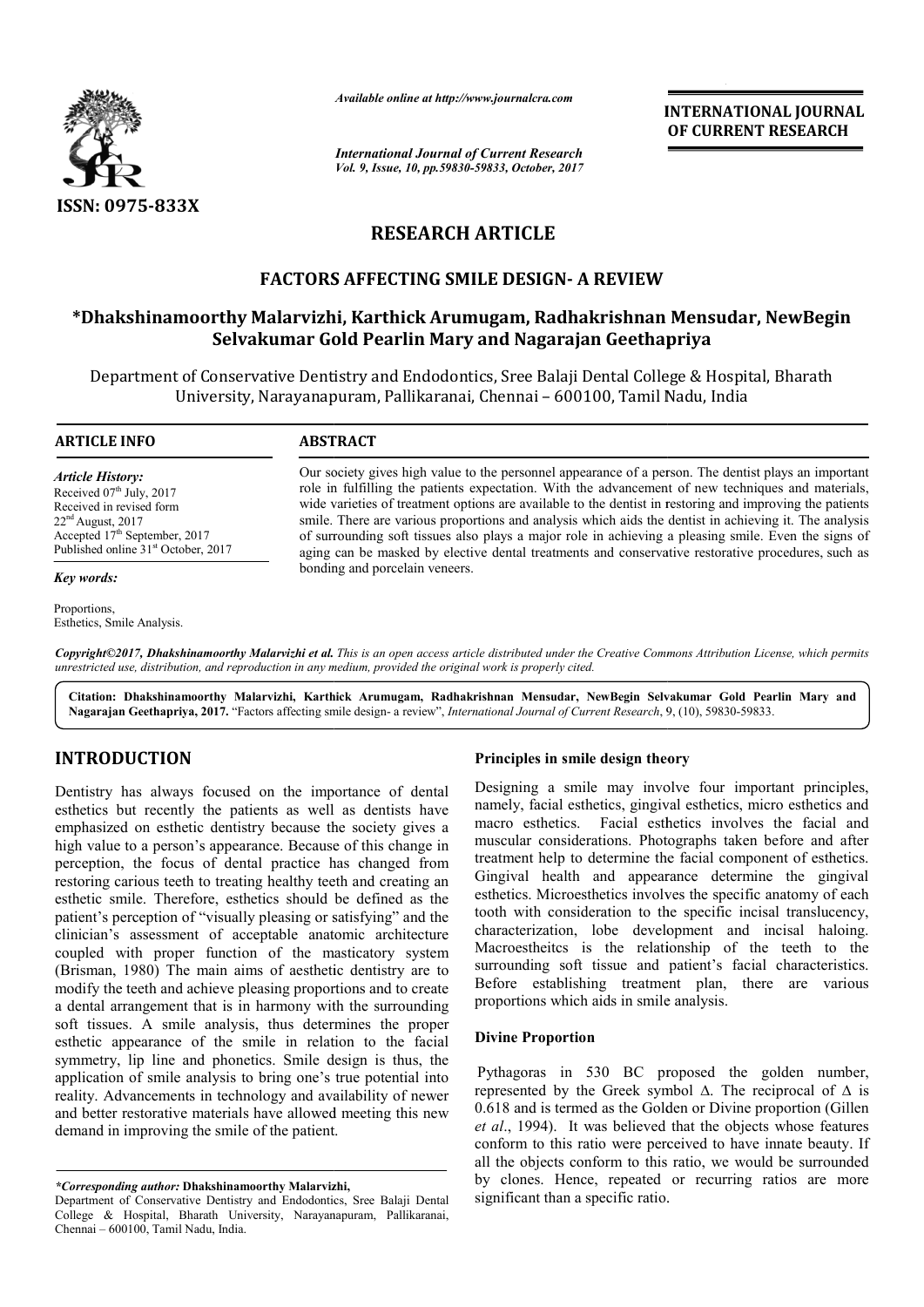## **Dental Proportions**

The height of the central incisor should be 1/16 the height of the face from ideal hairline to the chin and that the width of the ideal central incisor should be 1/16 the interzygomatic width (Oschsenbein *et al*., 2005).

### **Golden Proportion**

Levin used the golden proportion to relate the successive widths of the anterior teeth as viewed from the frontal. "The width of the central incisor should be multiplied by the value defined as the golden proportion, which is 0.618, or approximately 62%. The resultant width of the lateral incisor should be multiplied by 62% to give the width of the canine as viewed from the frontal (Figure 1,2) (Levin, 2005)



**Figure 1. Golden proportion**



**Figure 2. Golden percentage**

#### **Repeated Ratio**

Lombardi described the use of a "continuous proportion or repeated ratio which has been established between the width of central and lateral incisor and is continued in the ratio of the placement of the remaining teeth and spaces." The proportion of the width of the central incisor and the lateral incisor should be consistent between the width of the lateral incisor and the canine and from the canine to the first premolar moving distally. The ratio between the width of the central incisor and the lateral incisor should be applied consistently to define the desired ratio between the lateral incisor and the canine (Lombardi, 1973).

## **Recurring esthetic dental (red) proportion**

The RED proportion states that the proportion of the successive widths of the teeth as viewed from the frontal should remain constant as one move distally.

Instead of accepting the proportion already defined by the widths of the central and lateral incisors, the dentist can define his or her desired RED proportion. The use of RED proportion gives greater flexibility (Lombardi, 1973; Wagner *et al*., 1996)

#### **Width –to –Height Ratio**

Another important proportion that needs to be evaluated is the width-to-height ratio of the central incisor (Mathews, 1997) The preferred width –to – height ratio of the central incisor has been reported to be in the range of 66% to 80%.

## **Facial Image View Evaluation (FIVE)**

Dental photography is essential in evaluating a smile as the photographs help to measure the dimensions and proportions of the teeth. An image taken parallel to the facial plane and at least 8 inches away from the teeth should be used to minimize distortion. The use of a photograph to evaluate and measure the relative tooth dimensions of a smile is called facial image view evaluation. A common dimension of a central incisor is measured first on the photograph and then on the cast (Silnes, 1980). The cast dimension is divided by the image dimension to compute a conversion factor, which correlates the size of the image to the actual size of the teeth. The height of the central incisor is preferred, but the width of the central incisor can be used if the gingival margin is not totally visible. The photographic image widths and heights of the anterior eight teeth are measured and recorded.

The photographic measurements are multiplied by the conversion factor to give the FIVE dimensions. The further distal the dentist moves, the greater is the discrepancy between the FIVE and the cast dimensions.

#### **Red Smile Design**

The ideal width and height of a central incisor can be determined using the equation

{(FIVE width of the anterior 6 teeth) /  $2(1+RED+RED^2)$ } = width of central incisor

(The RED should be expressed as a decimal  $\leq 1$ )

(Width of central incisor / Width-to-height ratio) = height of central incisor

(The width-to-height ratio should be expressed as a decimal <1) (Levin, 1997). The following features should be analysed to determine the relationship of teeth to the surrounding soft tissues.

## **Smile Line**

According to Tjan *et al*, there are three types of smile line, namely, low, average and high. (Tjan, 1984) This is evaluated by analyzing the amount of exposure of upper anterior teeth during smiling. Low smile line is one when there is not more than 75% of exposure of anterior teeth. 75-100 % exposure of anterior teeth and interproximal papillae is called average smile line whereas high smile line is when there is complete exposure of anterior teeth along with gingival display (Figure 3). A smile is considered esthetic only when there is exposure of anterior teeth with along with approximately 1 mm of gingival tissue.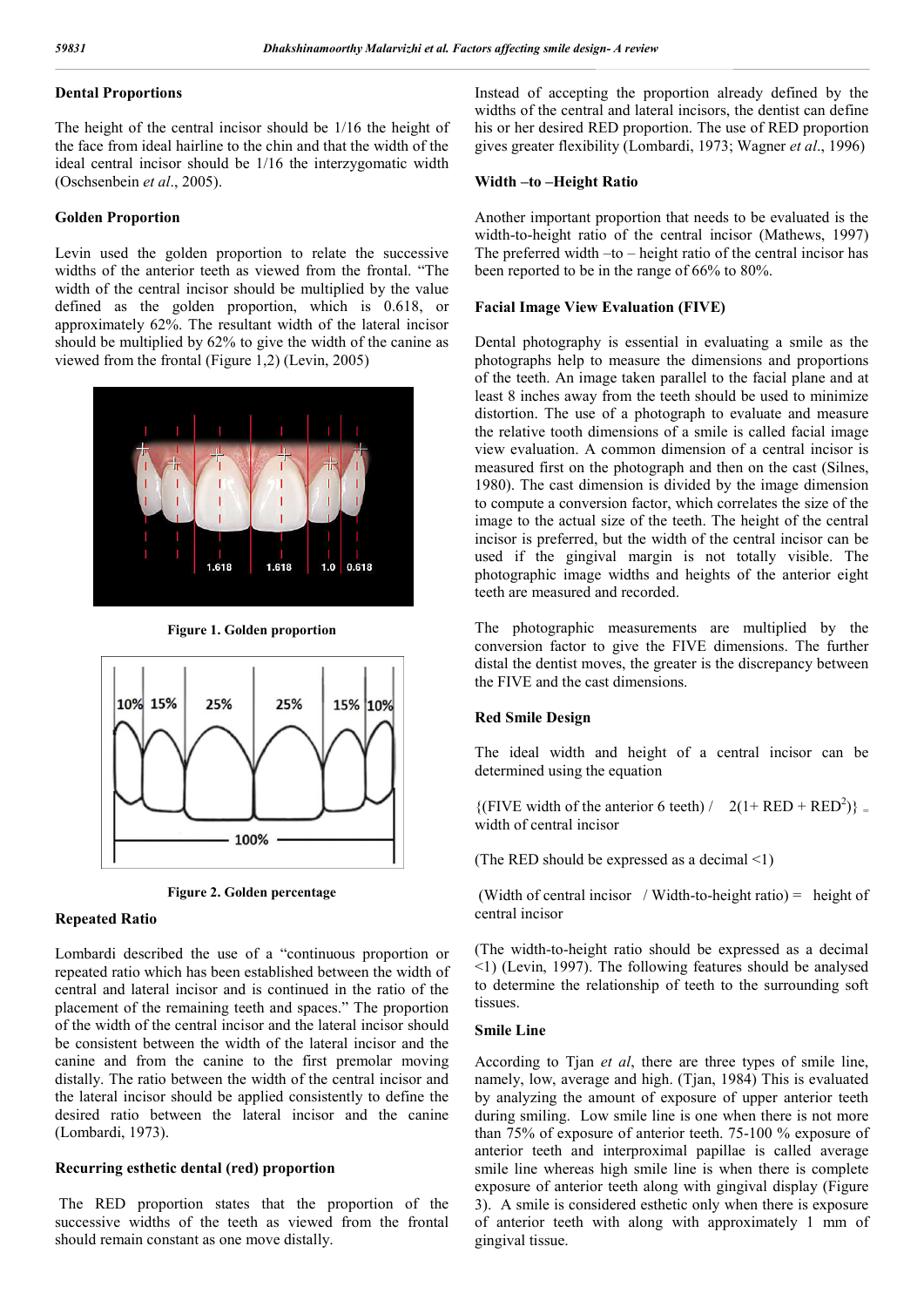

**Figure 3. Smile Line**



**Figure 4. Interincisal vs midline**

Excessive gingival display (more than 3 mm) is not an ideal smile. can be defined as one that exposes the maxillary teeth completely, along with approximately 1mm of gingival tissue (Allen, 1988)

## **Interincisal Line vs. Midline**

The interdental papillae between the maxillary central incisors is considered the most reliable reference point for determining the midline. When doing restoration for anterior teeth position of midline is considered (Figure 4). (Kokich, 1993)

## **Smile Width**

The amount of exposure of the anterior teeth during smiling due to movement of lips should be determined. In patients with wider smile, restorations even in the posterior region should be conservative and esthetic (composite or ceramic).

## **Analysis of Gingival Tissues**

Symmetry of gingival margins has an important role in esthetic dentistry (Kois, 1994).

The gingival margins of maxillary lateral incisors should be in a coronal position compared to that of maxillary central incisors and canines. Orthodontic correction may be required in some cases. If there is slight disharmony, it can be corrected with gingivectomy.

### **Esthetics and Function**

Achieving esthetics with a compromise on the functional component is no longer considered ideal. Esthetic appearance in conjunction with appropriate function is the objective of esthetic dentistry (Pietrobon, 1997). Whenever esthetic treatment is planned, a proper case history should be taken to get an idea on patients' expectations. Thorough clinical examination along with radiographs and photos will help the clinician to have a proper knowledge on the current clinical condition. Interdisciplinary approach would enhance the appearance of esthetic smile. Psychological status of the patient should also be evaluated before instituting any procedure.



**Figure 5. Treatment planning (Fradeani, 2008) above the flowchart**

#### **Conclusion**

Careful evaluation and rational approach by the clinical would help to analyze the harmony of dental and facial tissues to the surrounding soft tissue and to achieve an esthetically pleasing smile without a functional compromise.